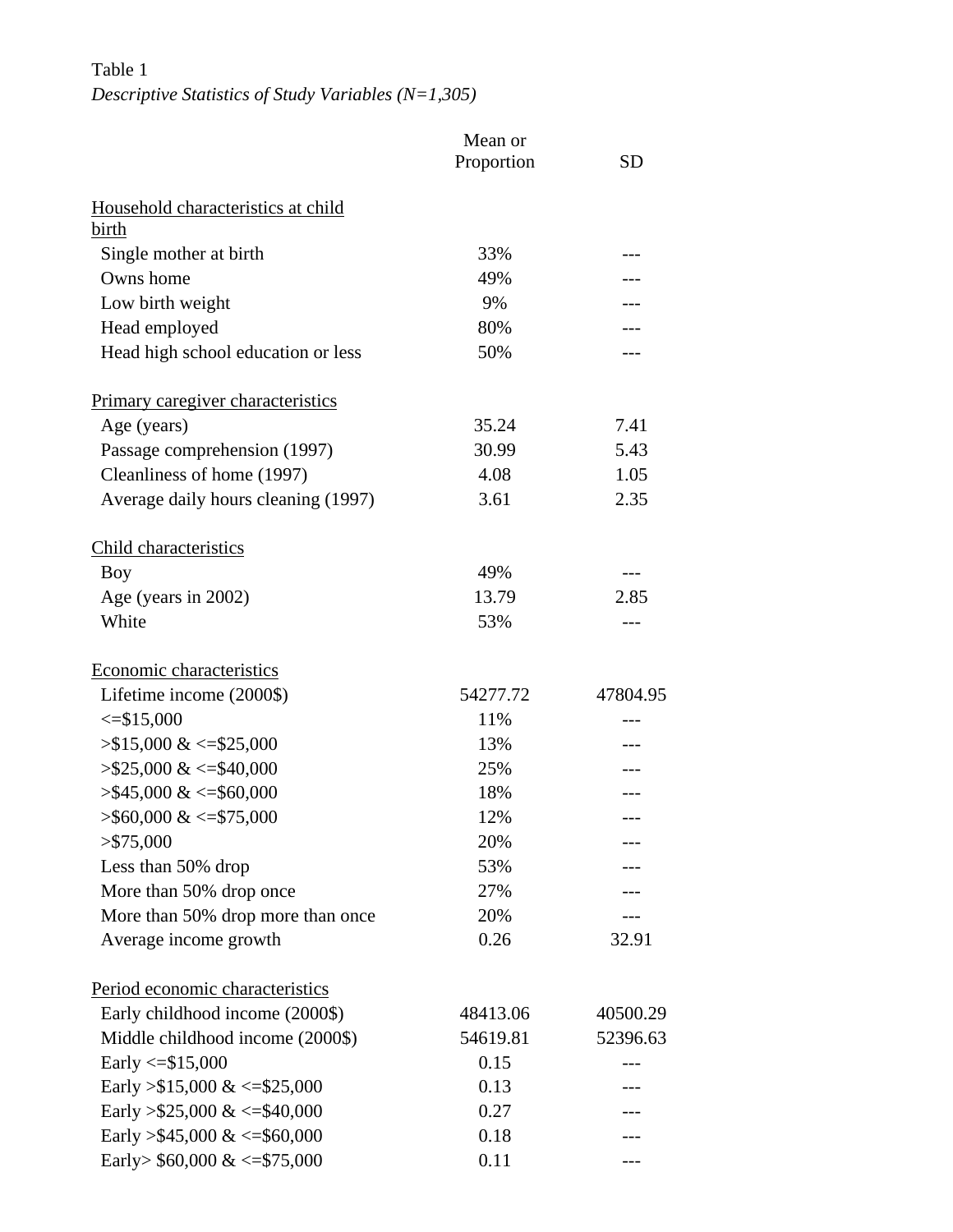| Early $> $75,000$                  | 0.16   |       |
|------------------------------------|--------|-------|
| Middle $\le$ = \$15,000            | 0.14   |       |
| Middle $> $15,000 \<= $25,000$     | 0.13   |       |
| Middle $> $25,000 \<= $40,000$     | 0.23   |       |
| Middle > \$45,000 & <= \$60,000    | 0.18   |       |
| Middle> $$60,000 \<= $75,000$      | 0.11   |       |
| Middle $> $75,000$                 | 0.21   |       |
| Instability in early childhood     | 24%    |       |
| Instability in middle childhood    | 26%    |       |
| Average growth in early childhood  | 18%    | 31.56 |
| Average growth in middle childhood | 20%    | 36.63 |
| Child outcomes                     |        |       |
| Externalizing behavior problems    | 22.74  | 5.81  |
| Internalizing behavior problems    | 16.55  | 3.90  |
| Letter-word identification         | 103.02 | 19.04 |
| Passage comprehension              | 102.31 | 15.12 |
| Applied problems                   | 102.74 | 16.13 |
| Digit span                         | 15.93  | 4.16  |
| General child health               | 1.63   | 0.80  |
| Poor health                        | 15%    |       |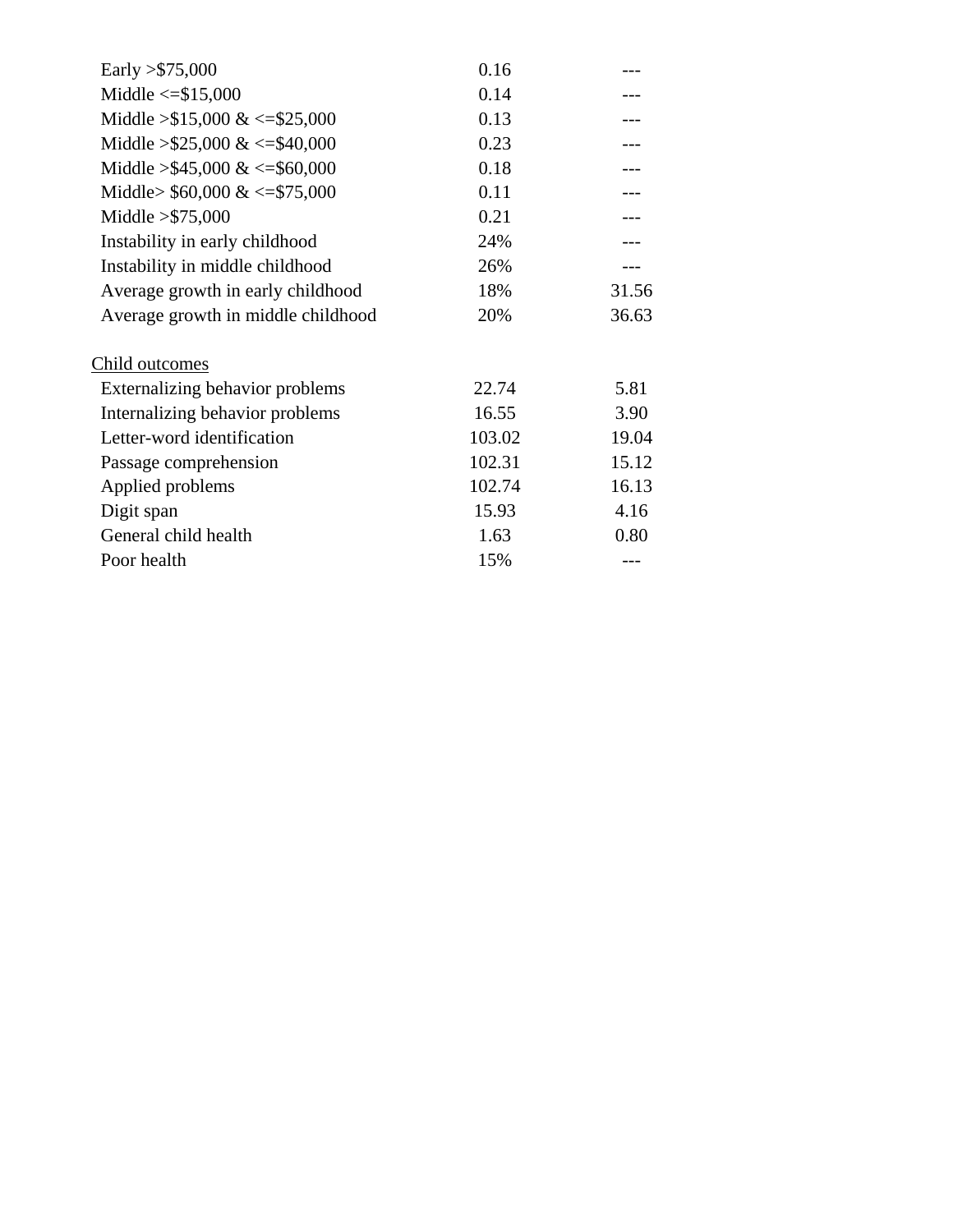## Table 2 *Regression Analyses: Behavior Problems*

|                                          | <b>Externalizing Behavior</b> |       |           |         |        |           |  |  |
|------------------------------------------|-------------------------------|-------|-----------|---------|--------|-----------|--|--|
|                                          | Model 1<br>Model 2            |       |           |         |        |           |  |  |
|                                          | B                             |       | <b>SE</b> | B       |        | <b>SE</b> |  |  |
| Single mother at birth                   | 0.91                          | ∗     | 0.51      | 1.01    | $\ast$ | 0.51      |  |  |
| Owns home                                | 0.00                          |       | 0.36      | 0.00    |        | 0.37      |  |  |
| Low birth weight                         | $-0.44$                       |       | 0.56      | $-0.36$ |        | 0.56      |  |  |
| Head employed                            | $-0.70$                       |       | 0.54      | $-0.71$ |        | 0.55      |  |  |
| Head high school education or less       | $-0.43$                       |       | 0.36      | $-0.41$ |        | 0.36      |  |  |
| Primary caregiver age                    | $-0.04$                       |       | 0.03      | $-0.04$ |        | 0.03      |  |  |
| PCG Passage comprehension                | $-0.06$                       |       | 0.04      | $-0.06$ |        | 0.04      |  |  |
| Cleanliness of home                      | $-0.72$                       | ***   | 0.18      | $-0.74$ | ***    | 0.18      |  |  |
| Average daily hours spent cleaning       | $-0.03$                       |       | 0.07      | $-0.02$ |        | 0.07      |  |  |
| <b>Boy</b>                               | $-0.34$                       |       | 0.31      | $-0.36$ |        | 0.32      |  |  |
| Age (years)                              | $-0.12$                       | ∗     | 0.06      | $-0.11$ | ∗      | 0.06      |  |  |
| White                                    | 0.70                          | ∗     | 0.41      | 0.71    | ∗      | 0.40      |  |  |
| Lifetime income $\le$ \$15,000           | 1.75                          | ∗     | 0.90      |         |        |           |  |  |
| Lifetime income $> $15,000 \<= $25,000$  | 1.06                          |       | 0.74      |         |        |           |  |  |
| Lifetime income>\$25,000 & <= \$40,000   | 1.21                          | **    | 0.52      | ---     |        |           |  |  |
| Lifetime income > \$45,000 & <= \$60,000 | 0.76                          |       | 0.48      | ---     |        |           |  |  |
| Lifetime income > \$60,000 & <= \$75,000 | 0.93                          | ∗     | 0.54      |         |        |           |  |  |
| More than 50% drop once                  | $-0.34$                       |       | 0.41      | ---     |        |           |  |  |
| More than 50% drop more than once        | 0.73                          |       | 0.56      | ---     |        |           |  |  |
| Average income growth                    | 0.00                          |       | 0.01      | $---$   |        |           |  |  |
| Early income $\le$ \$15,000              |                               |       |           | 0.86    |        | 1.01      |  |  |
| Early income $> $15,000 \<= $25,000$     | ---                           |       |           | $-0.31$ |        | 0.84      |  |  |
| Early income>\$25,000 & <=\$40,000       |                               |       |           | $-0.37$ |        | 0.61      |  |  |
| Early income > \$45,000 & <= \$60,000    |                               |       |           | 0.25    |        | 0.56      |  |  |
| Early income > \$60,000 & <= \$75,000    |                               |       |           | $-0.43$ |        | 0.55      |  |  |
| Middle income $\le$ =\$15,000            |                               |       |           | 1.39    |        | 0.99      |  |  |
| Middle income $> $15,000 \<= $25,000$    |                               |       |           | 0.45    |        | 0.80      |  |  |
| Middle income> $$25,000 \<= $40,000$     |                               |       |           | 1.33    | **     | 0.61      |  |  |
| Middle income $> $45,000 \<= $60,000$    |                               |       |           | 1.57    | **     | 0.56      |  |  |
| Middle income $>$ \$60,000 & <=\$75,000  |                               |       |           | 0.97    |        | 0.60      |  |  |
| Instability in early childhood           |                               |       |           | 0.68    |        | 0.48      |  |  |
| Instability in middle childhood          |                               |       |           | $-0.25$ |        | 0.42      |  |  |
| Average growth in early childhood        |                               |       |           | 0.00    |        | 0.01      |  |  |
| Average growth in middle childhood       |                               |       |           | 0.01    |        | 0.00      |  |  |
| Constant                                 | 30.05                         | ***   | 2.14      | 29.92   | ***    | 2.10      |  |  |
| Number of observations                   |                               | 1,302 |           |         | 1,302  |           |  |  |
| F-Test                                   | 5.08                          | ***   |           | 4.18    | ***    |           |  |  |
| R-Squared                                | 0.08                          |       |           | 0.09    |        |           |  |  |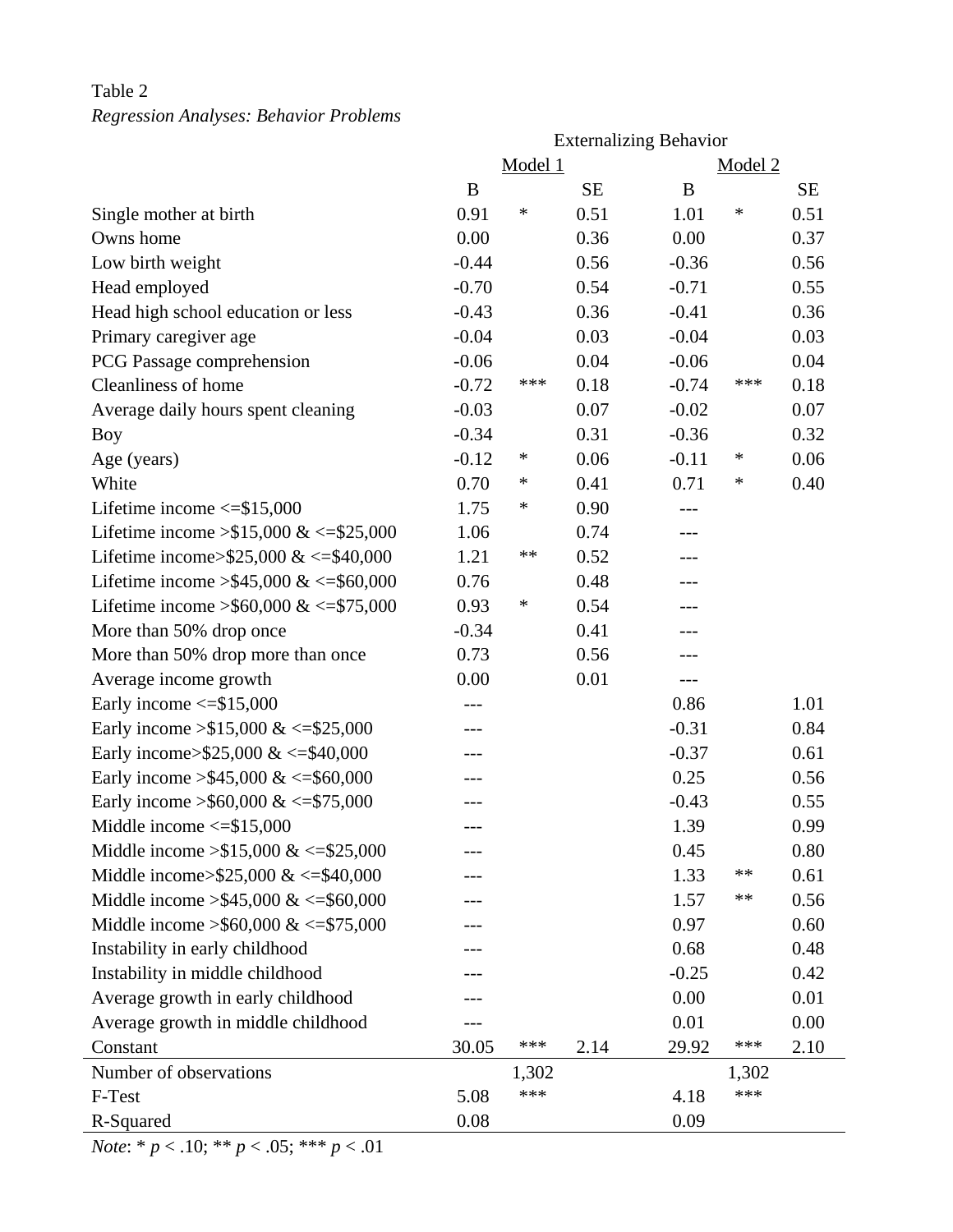|                                            |          |         |           | <b>Internalizing Behavior</b> |                    |           |
|--------------------------------------------|----------|---------|-----------|-------------------------------|--------------------|-----------|
|                                            |          | Model 1 |           |                               | Model <sub>2</sub> |           |
|                                            | $\bf{B}$ |         | <b>SE</b> | B                             |                    | <b>SE</b> |
| Single mother at birth                     | 0.40     |         | 0.37      | 0.37                          |                    | 0.37      |
| Owns home                                  | 0.22     |         | 0.26      | 0.25                          |                    | 0.27      |
| Low birth weight                           | 0.18     |         | 0.40      | 0.24                          |                    | 0.41      |
| Head employed                              | $-0.22$  |         | 0.36      | $-0.13$                       |                    | 0.37      |
| Head high school education or less         | 0.11     |         | 0.24      | 0.11                          |                    | 0.24      |
| Primary caregiver age                      | $-0.02$  |         | 0.02      | $-0.02$                       |                    | 0.02      |
| PCG Passage comprehension                  | $-0.02$  |         | 0.03      | $-0.02$                       |                    | 0.03      |
| <b>Cleanliness of home</b>                 | $-0.48$  | ***     | 0.13      | $-0.51$                       | ***                | 0.13      |
| Average daily hours spent cleaning         | 0.01     |         | 0.06      | 0.01                          |                    | 0.06      |
| Boy                                        | $-0.06$  |         | 0.21      | $-0.06$                       |                    | 0.21      |
| Age (years)                                | 0.06     |         | 0.04      | 0.08                          | ∗                  | 0.04      |
| White                                      | 0.89     | **      | 0.29      | 0.89                          | **                 | 0.28      |
| Lifetime income $\le$ \$15,000             | 1.29     | **      | 0.59      | ---                           |                    |           |
| Lifetime income $> $15,000 \<= $25,000$    | 0.64     |         | 0.54      |                               |                    |           |
| Lifetime income>\$25,000 & <= \$40,000     | 0.43     |         | 0.37      | ---                           |                    |           |
| Lifetime income > \$45,000 & <= \$60,000   | 0.04     |         | 0.34      | $---$                         |                    |           |
| Lifetime income > \$60,000 & <= \$75,000   | 0.24     |         | 0.36      | ---                           |                    |           |
| More than 50% drop once                    | $-0.01$  |         | 0.30      | ---                           |                    |           |
| More than 50% drop more than once          | 0.61     |         | 0.40      |                               |                    |           |
| Average income growth                      | 0.00     |         | 0.00      | $---$                         |                    |           |
| Early income $\le$ \$15,000                |          |         |           | 1.23                          | ∗                  | 0.67      |
| Early income $> $15,000 \<= $25,000$       |          |         |           | 0.41                          |                    | 0.61      |
| Early income>\$25,000 & <=\$40,000         | ---      |         |           | 0.00                          |                    | 0.42      |
| Early income > \$45,000 & <= \$60,000      |          |         |           | 0.06                          |                    | 0.37      |
| Early income > \$60,000 & <= \$75,000      |          |         |           | 0.02                          |                    | 0.36      |
| Middle income $\le$ =\$15.000              | $---$    |         |           | 0.55                          |                    | 0.64      |
| Middle income $> $15,000 \<= $25,000$      |          |         |           | $-0.26$                       |                    | 0.58      |
| Middle income> $$25,000 \<= $40,000$       |          |         |           | 0.15                          |                    | 0.43      |
| Middle income $> $45,000 \<= $60,000$      |          |         |           | 0.32                          |                    | 0.40      |
| Middle income $\geq$ \$60,000 & <=\$75,000 |          |         |           | $-0.08$                       |                    | 0.39      |
| Instability in early childhood             |          |         |           | 0.51                          |                    | 0.33      |
| Instability in middle childhood            |          |         |           | $-0.23$                       |                    | 0.29      |
| Average growth in early childhood          |          |         |           | 0.00                          |                    | 0.00      |
| Average growth in middle childhood         |          |         |           | 0.00                          |                    | 0.00      |
| Constant                                   | 18.21    | ***     | 1.50      | 17.98                         | ***                | 1.47      |
| Number of observations                     |          | 1,296   |           |                               | 1,296              |           |
| F-Test                                     | 2.81     | ***     |           | 2.69                          | ***                |           |
| R-Squared                                  | 0.06     |         |           | 0.06                          |                    |           |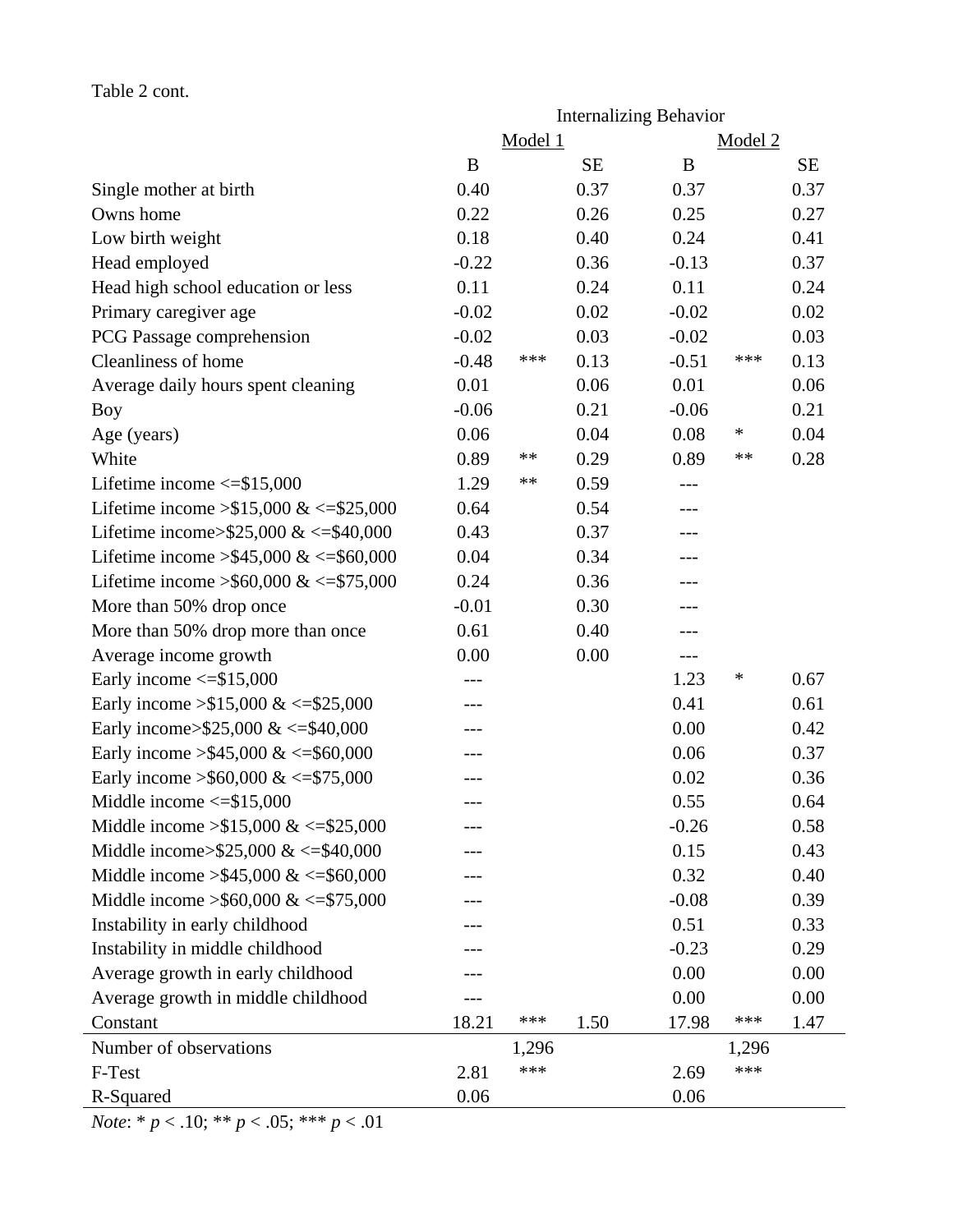## Table 3 *Regression Analyses: Cognitive Assessments*

|                                            | Letter-Word |         |           |         |         |           |  |  |
|--------------------------------------------|-------------|---------|-----------|---------|---------|-----------|--|--|
|                                            |             | Model 1 |           |         | Model 2 |           |  |  |
|                                            | B           |         | <b>SE</b> | B       |         | <b>SE</b> |  |  |
| Single mother at birth                     | $-1.55$     |         | 1.41      | $-1.25$ |         | 1.38      |  |  |
| Owns home                                  | 0.58        |         | 1.09      | 0.39    |         | 1.11      |  |  |
| Low birth weight                           | $-1.18$     |         | 1.75      | $-1.48$ |         | 1.71      |  |  |
| Head employed                              | $-0.09$     |         | 1.38      | $-0.11$ |         | 1.37      |  |  |
| Head high school education or less         | $-4.04$     | **      | 1.16      | $-4.05$ | **      | 1.17      |  |  |
| Primary caregiver age                      | 0.12        |         | 0.07      | 0.11    |         | 0.07      |  |  |
| PCG Passage comprehension                  | 0.58        | ***     | 0.11      | 0.59    | ***     | 0.11      |  |  |
| Cleanliness of home                        | 2.15        | ***     | 0.48      | 2.18    | ***     | 0.48      |  |  |
| Average daily hours spent cleaning         | 0.19        |         | 0.21      | 0.18    |         | 0.21      |  |  |
| <b>Boy</b>                                 | 3.74        | ***     | 0.95      | 3.74    | ***     | 0.96      |  |  |
| Age (years)                                | $-0.42$     | **      | 0.18      | $-0.47$ | **      | 0.18      |  |  |
| White                                      | 3.96        | **      | 1.44      | 4.17    | **      | 1.43      |  |  |
| Lifetime income $\le$ \$15,000             | $-7.78$     | **      | 2.45      |         |         |           |  |  |
| Lifetime income $> $15,000 \<= $25,000$    | $-5.19$     | **      | 2.32      | $---$   |         |           |  |  |
| Lifetime income> $$25,000 \<= $40,000$     | $-2.66$     |         | 1.84      | ---     |         |           |  |  |
| Lifetime income > \$45,000 & <= \$60,000   | $-2.75$     |         | 1.84      | ---     |         |           |  |  |
| Lifetime income > \$60,000 & <= \$75,000   | $-2.26$     |         | 2.10      |         |         |           |  |  |
| More than 50% drop once                    | 0.47        |         | 1.29      | $---$   |         |           |  |  |
| More than 50% drop more than once          | $-3.24$     | ∗       | 1.66      | ---     |         |           |  |  |
| Average income growth                      | 0.02        |         | 0.02      | $---$   |         |           |  |  |
| Early income $\le$ \$15,000                | $---$       |         |           | $-8.52$ | **      | 2.87      |  |  |
| Early income $> $15,000 \<= $25,000$       | $---$       |         |           | $-4.39$ | ∗       | 2.55      |  |  |
| Early income>\$25,000 & <=\$40,000         | ---         |         |           | $-5.17$ | **      | 2.17      |  |  |
| Early income > \$45,000 & <= \$60,000      | ---         |         |           | $-3.65$ | ∗       | 2.11      |  |  |
| Early income > \$60,000 & <= \$75,000      | $---$       |         |           | $-1.86$ |         | 2.21      |  |  |
| Middle income $\le$ =\$15,000              |             |         |           | 0.91    |         | 3.08      |  |  |
| Middle income $> $15,000 \<= $25,000$      |             |         |           | 2.10    |         | 2.63      |  |  |
| Middle income> $$25,000 \<= $40,000$       |             |         |           | 2.74    |         | 2.33      |  |  |
| Middle income $> $45,000 \<= $60,000$      |             |         |           | 1.22    |         | 2.12      |  |  |
| Middle income $\geq$ \$60,000 & <=\$75,000 |             |         |           | 1.13    |         | 2.25      |  |  |
| Instability in early childhood             |             |         |           | $-3.84$ | **      | 1.26      |  |  |
| Instability in middle childhood            |             |         |           | $-1.14$ |         | 1.23      |  |  |
| Average growth in early childhood          |             |         |           | 0.01    |         | 0.02      |  |  |
| Average growth in middle childhood         |             |         |           | 0.02    |         | 01        |  |  |
| Constant                                   | 78.56       | ***     | 5.68      | 79.46   | ***     | 5.63      |  |  |
| Number of observations                     |             | 1,207   |           |         | 1,207   |           |  |  |
| F-Test                                     | 18.89       | ***     |           | 15.43   | ***     | 0.26      |  |  |
| R-Squared                                  | 0.25        |         |           | 0.26    |         |           |  |  |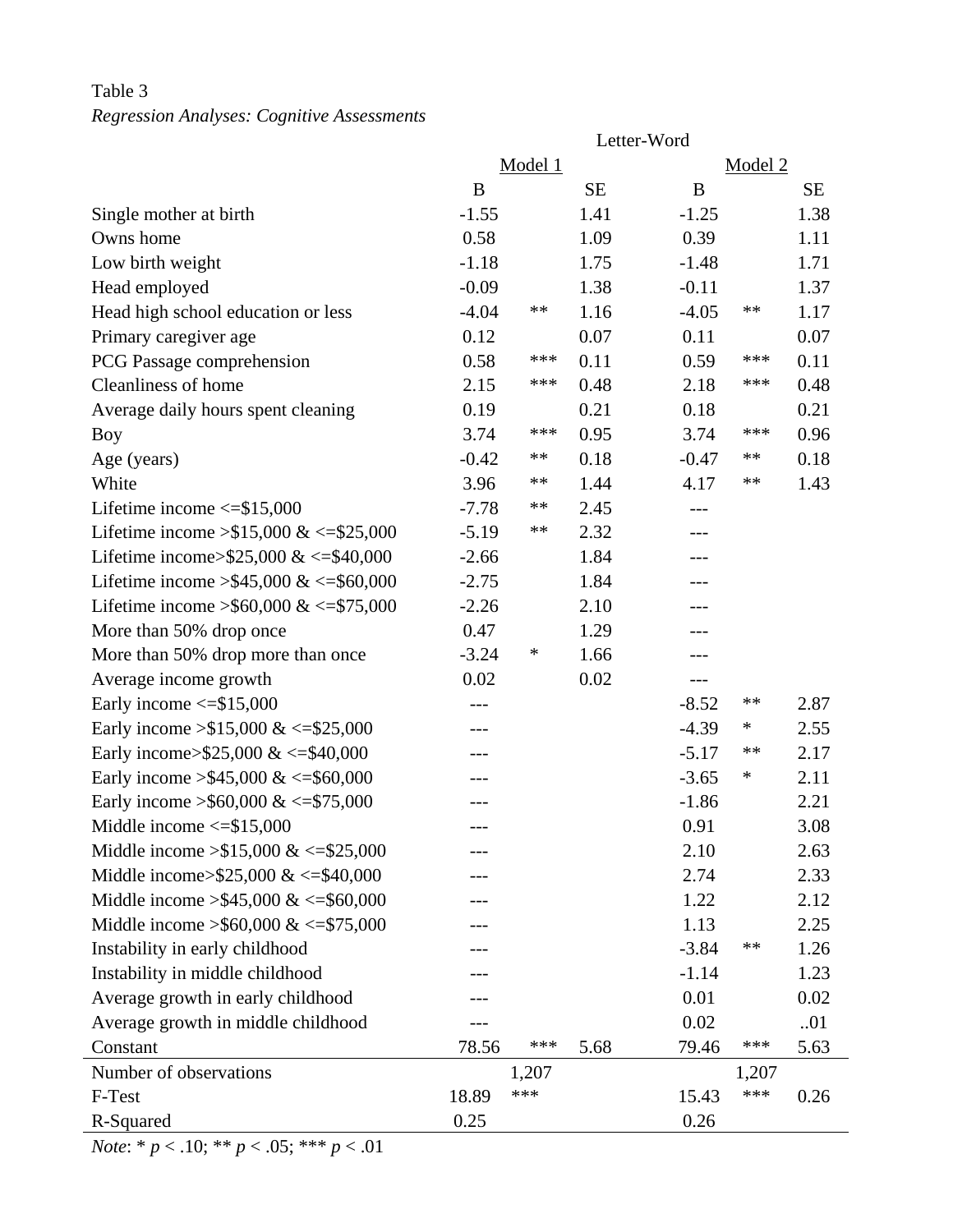### Table 3 cont.

|                                            | Passage Comprehension |         |           |                |           |  |
|--------------------------------------------|-----------------------|---------|-----------|----------------|-----------|--|
|                                            |                       | Model 1 |           | Model 2        |           |  |
|                                            | $\bf{B}$              |         | <b>SE</b> | B              | <b>SE</b> |  |
| Single mother at birth                     | $-3.63$               | $***$   | 1.16      | $-3.50$<br>**  | 1.17      |  |
| Owns home                                  | 0.14                  |         | 0.82      | $-0.02$        | 0.84      |  |
| Low birth weight                           | $-1.05$               |         | 1.58      | $-1.03$        | 1.58      |  |
| Head employed                              | 0.15                  |         | 1.12      | 0.34           | 1.07      |  |
| Head high school education or less         | $-2.86$               | **      | 0.87      | $-2.86$<br>**  | 0.88      |  |
| Primary caregiver age                      | 0.03                  |         | 0.06      | 0.03           | 0.06      |  |
| PCG Passage comprehension                  | 0.56                  | ***     | 0.09      | ***<br>0.56    | 0.09      |  |
| Cleanliness of home                        | 1.32                  | ***     | 0.39      | 1.22<br>**     | 0.39      |  |
| Average daily hours spent cleaning         | 0.05                  |         | 0.15      | 0.03           | 0.15      |  |
| Boy                                        | 2.70                  | ***     | 0.75      | ***<br>2.82    | 0.75      |  |
| Age (years)                                | $-0.96$               | ***     | 0.14      | ***<br>$-1.01$ | 0.14      |  |
| White                                      | 3.50                  | $***$   | 1.10      | 3.63<br>**     | 1.11      |  |
| Lifetime income $\le$ =\$15,000            | $-2.60$               |         | 2.14      | $---$          |           |  |
| Lifetime income $> $15,000 \<= $25,000$    | $-2.49$               |         | 1.81      |                |           |  |
| Lifetime income>\$25,000 & <= \$40,000     | $-1.51$               |         | 1.40      | $---$          |           |  |
| Lifetime income > \$45,000 & <= \$60,000   | $-3.24$               | **      | 1.31      |                |           |  |
| Lifetime income > \$60,000 & <= \$75,000   | $-2.31$               | ∗       | 1.39      | ---            |           |  |
| More than 50% drop once                    | $-0.65$               |         | 0.95      | ---            |           |  |
| More than 50% drop more than once          | $-3.48$               | $**$    | 1.42      |                |           |  |
| Average income growth                      | 0.01                  |         | 0.02      | ---            |           |  |
| Early income $\le$ \$15,000                |                       |         |           | $-1.71$        | 2.17      |  |
| Early income $> $15,000 \<= $25,000$       |                       |         |           | 1.10           | 2.10      |  |
| Early income>\$25,000 & <=\$40,000         |                       |         |           | $-0.40$        | 1.63      |  |
| Early income > \$45,000 & <= \$60,000      |                       |         |           | $-2.04$        | 1.58      |  |
| Early income > \$60,000 & <= \$75,000      | ---                   |         |           | 0.55           | 1.68      |  |
| Middle income $\le$ = \$15,000             |                       |         |           | $-0.83$        | 2.56      |  |
| Middle income $> $15,000 \<= $25,000$      |                       |         |           | $-0.85$        | 2.17      |  |
| Middle income> $$25,000 \<= $40,000$       |                       |         |           | $-1.64$        | 1.86      |  |
| Middle income $> $45,000 \<= $60,000$      |                       |         |           | $-1.85$        | 1.62      |  |
| Middle income $\geq$ \$60,000 & <=\$75,000 |                       |         |           | $-0.03$        | 1.74      |  |
| Instability in early childhood             |                       |         |           | $-2.73$<br>**  | 0.97      |  |
| Instability in middle childhood            |                       |         |           | $-2.09$<br>**  | 0.92      |  |
| Average growth in early childhood          |                       |         |           | 0.01           | 0.01      |  |
| Average growth in middle childhood         |                       |         |           | 0.00           | 0.01      |  |
| Constant                                   | 93.41                 | ***     | 4.43      | ***<br>94.20   | 4.30      |  |
| Number of observations                     |                       | 1,199   |           | 1,199          |           |  |
| F-Test                                     | 25.23                 | ***     |           | ***<br>20.58   |           |  |
| R-Squared                                  | 0.29                  |         |           | 0.29           |           |  |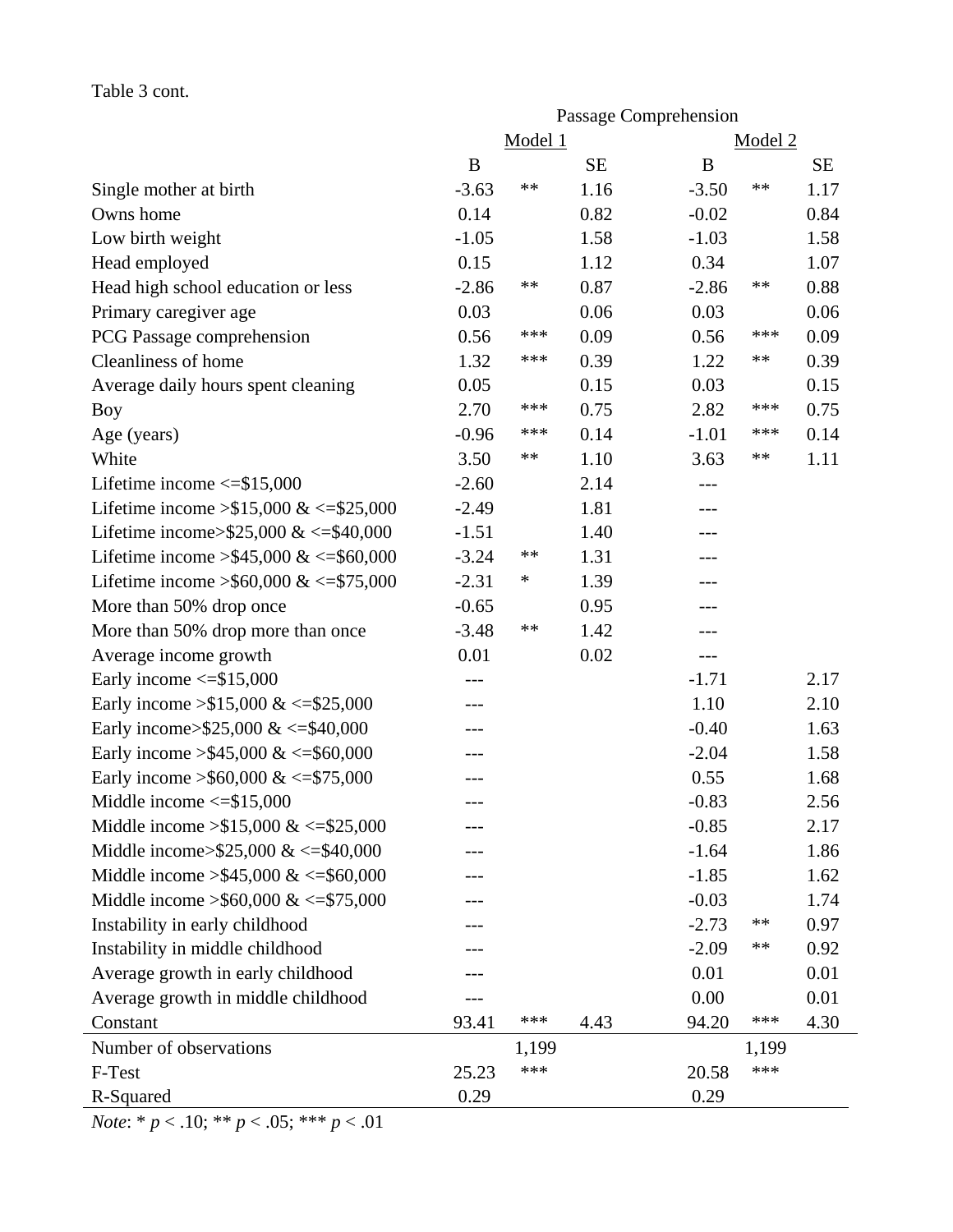### Table 3 cont.

|                                            |         |         | <b>Applied Problems</b> |         |         |           |
|--------------------------------------------|---------|---------|-------------------------|---------|---------|-----------|
|                                            |         | Model 1 |                         |         | Model 2 |           |
|                                            | B       |         | <b>SE</b>               | B       |         | <b>SE</b> |
| Single mother at birth                     | $-1.97$ | ∗       | 1.14                    | $-1.85$ |         | 1.14      |
| Owns home                                  | $-0.71$ |         | 0.86                    | 0.39    |         | 0.87      |
| Low birth weight                           | $-2.00$ |         | 1.55                    | $-2.29$ |         | 1.57      |
| Head employed                              | $-1.28$ |         | 1.16                    | $-1.33$ |         | 1.14      |
| Head high school education or less         | $-2.89$ | $***$   | 0.94                    | $-2.64$ | **      | 0.91      |
| Primary caregiver age                      | 0.05    |         | 0.08                    | 0.04    |         | 0.07      |
| PCG Passage comprehension                  | 0.43    | ***     | 0.10                    | 0.42    | ***     | 0.10      |
| Cleanliness of home                        | 1.89    | ***     | 0.43                    | 1.83    | ***     | 0.43      |
| Average daily hours spent cleaning         | 0.10    |         | 0.19                    | 0.09    |         | 0.18      |
| <b>Boy</b>                                 | $-1.49$ | $\ast$  | 0.76                    | $-1.55$ | $***$   | 0.76      |
| Age (years)                                | $-1.13$ | ***     | 0.16                    | $-1.08$ | ***     | 0.16      |
| White                                      | 6.72    | ***     | 1.12                    | 6.85    | ***     | 1.12      |
| Lifetime income $\le$ =\$15,000            | $-6.08$ | **      | 2.12                    |         |         |           |
| Lifetime income > \$15,000 & <= \$25,000   | $-5.95$ | **      | 1.92                    |         |         |           |
| Lifetime income>\$25,000 & <= \$40,000     | $-3.89$ | **      | 1.52                    | $---$   |         |           |
| Lifetime income > \$45,000 & <= \$60,000   | $-4.30$ | **      | 1.44                    | ---     |         |           |
| Lifetime income > \$60,000 & <= \$75,000   | $-3.66$ | **      | 1.60                    |         |         |           |
| More than 50% drop once                    | 0.77    |         | 1.07                    |         |         |           |
| More than 50% drop more than once          | $-1.27$ |         | 1.35                    | ---     |         |           |
| Average income growth                      | 0.00    |         | 0.01                    | $---$   |         |           |
| Early income $\le$ = \$15,000              |         |         |                         | $-3.46$ |         | 2.40      |
| Early income $> $15,000 \<= $25,000$       | ---     |         |                         | $-2.21$ |         | 2.22      |
| Early income>\$25,000 & <=\$40,000         | ---     |         |                         | $-3.26$ | ∗       | 1.80      |
| Early income > \$45,000 & <= \$60,000      | ---     |         |                         | $-2.41$ |         | 1.73      |
| Early income > \$60,000 & <= \$75,000      | ---     |         |                         | $-2.82$ | $\ast$  | 1.71      |
| Middle income $\le$ \$15,000               |         |         |                         | $-5.41$ | **      | 2.43      |
| Middle income $> $15,000 \<= $25,000$      |         |         |                         | $-4.18$ | **      | 2.07      |
| Middle income>\$25,000 & <= \$40,000       |         |         |                         | $-2.38$ |         | 1.90      |
| Middle income $> $45,000 \<= $60,000$      |         |         |                         | $-4.30$ | **      | 1.64      |
| Middle income $\geq$ \$60,000 & <=\$75,000 |         |         |                         | $-2.85$ | ∗       | 1.72      |
| Instability in early childhood             |         |         |                         | $-0.36$ |         | 1.09      |
| Instability in middle childhood            |         |         |                         | $-0.88$ |         | 0.96      |
| Average growth in early childhood          |         |         |                         | 0.00    |         | 0.01      |
| Average growth in middle childhood         |         |         |                         | $-0.01$ |         | 0.01      |
| Constant                                   | 99.37   | ***     | 5.13                    | 101.38  | ***     | 5.10      |
| Number of observations                     |         | 1,200   |                         |         | 1,200   |           |
| F-Test                                     | 28.86   | ***     |                         | 23.23   | ***     |           |
| R-Squared                                  | 0.33    |         |                         | 0.34    |         |           |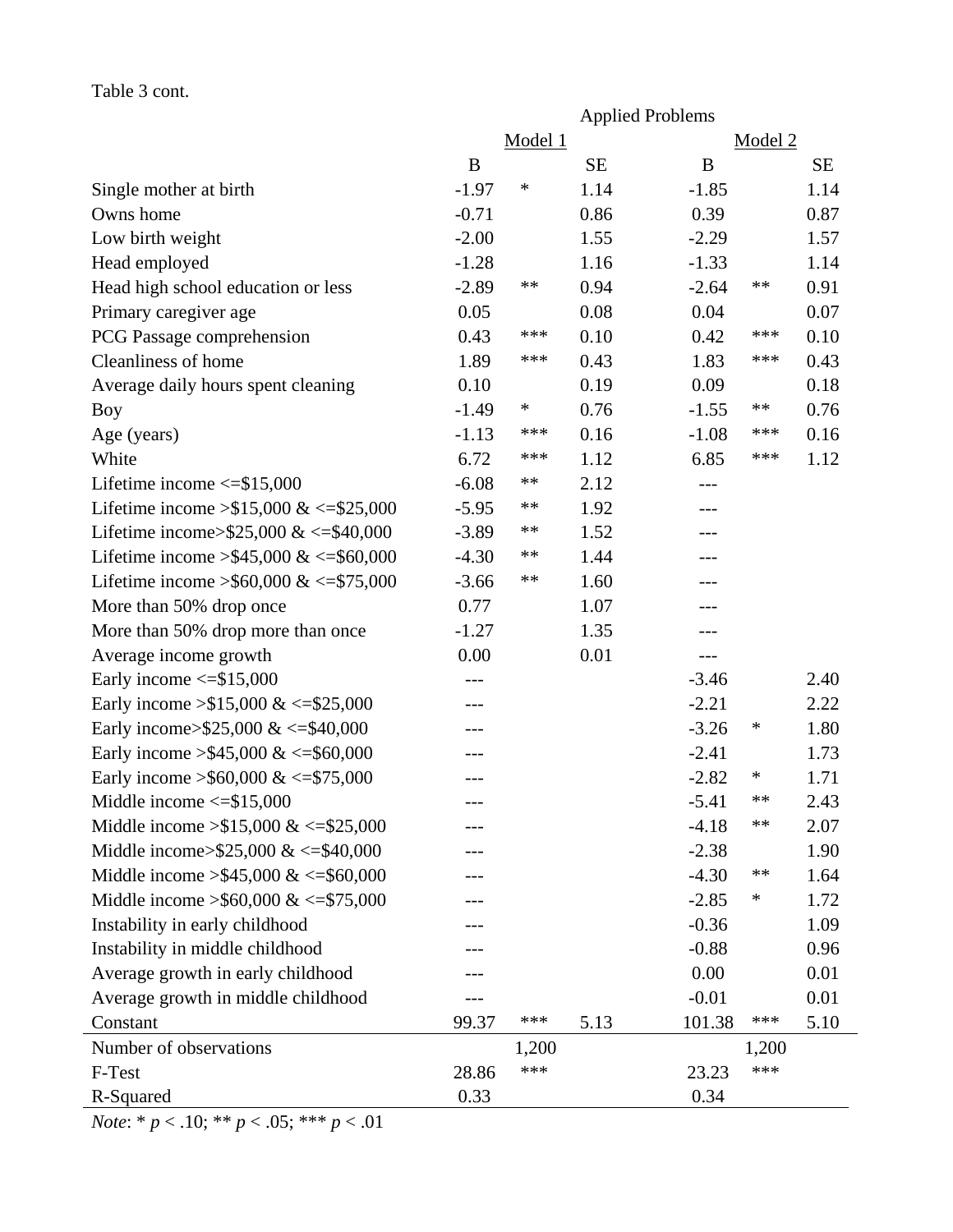### Table 3 cont.

|                                            | Digit Span |         |           |         |         |           |  |
|--------------------------------------------|------------|---------|-----------|---------|---------|-----------|--|
|                                            |            | Model 1 |           |         | Model 2 |           |  |
|                                            | B          |         | <b>SE</b> | B       |         | <b>SE</b> |  |
| Single mother at birth                     | $-0.64$    | ∗       | 0.34      | $-0.58$ | $\ast$  | 0.34      |  |
| Owns home                                  | $-0.15$    |         | 0.25      | $-0.15$ |         | 0.26      |  |
| Low birth weight                           | $-0.12$    |         | 0.43      | $-0.10$ |         | 0.43      |  |
| Head employed                              | $-0.10$    |         | 0.32      | $-0.10$ |         | 0.33      |  |
| Head high school education or less         | $-0.49$    |         | 0.29      | $-0.52$ | $\ast$  | 0.29      |  |
| Primary caregiver age                      | 0.02       |         | 0.02      | 0.03    |         | 0.02      |  |
| PCG Passage comprehension                  | 0.10       | ***     | 0.03      | 0.10    | ***     | 0.03      |  |
| Cleanliness of home                        | 0.21       | ∗       | 0.13      | 0.24    | $\ast$  | 0.13      |  |
| Average daily hours spent cleaning         | $-0.08$    |         | 0.05      | $-0.07$ |         | 0.06      |  |
| <b>Boy</b>                                 | 0.35       |         | 0.22      | 0.34    |         | 0.22      |  |
| Age (years)                                | 0.38       |         | 0.05      | 0.39    |         | 0.05      |  |
| White                                      | 0.04       |         | 0.32      | 0.08    |         | 0.33      |  |
| Lifetime income $\le$ \$15,000             | $-1.25$    | $***$   | 0.61      |         |         |           |  |
| Lifetime income $> $15,000 \<= $25,000$    | $-0.49$    |         | 0.53      |         |         |           |  |
| Lifetime income>\$25,000 & <= \$40,000     | $-0.93$    | $***$   | 0.44      | ---     |         |           |  |
| Lifetime income > \$45,000 & <= \$60,000   | $-1.16$    | $***$   | 0.40      | ---     |         |           |  |
| Lifetime income > \$60,000 & <= \$75,000   | $-0.50$    |         | 0.45      |         |         |           |  |
| More than 50% drop once                    | $-0.45$    |         | 0.31      |         |         |           |  |
| More than 50% drop more than once          | 0.10       |         | 0.39      | ---     |         |           |  |
| Average income growth                      | 0.00       |         | 0.00      | $---$   |         |           |  |
| Early income $\le$ \$15,000                |            |         |           | $-0.57$ |         | 0.70      |  |
| Early income $> $15,000 \<= $25,000$       | ---        |         |           | $-0.12$ |         | 0.61      |  |
| Early income>\$25,000 & <=\$40,000         | ---        |         |           | $-0.74$ |         | 0.51      |  |
| Early income > \$45,000 & <= \$60,000      |            |         |           | $-0.39$ |         | 0.49      |  |
| Early income > \$60,000 & <= \$75,000      |            |         |           | $-0.16$ |         | 0.51      |  |
| Middle income $\le$ \$15,000               |            |         |           | $-0.56$ |         | 0.67      |  |
| Middle income $> $15,000 \<= $25,000$      |            |         |           | $-0.21$ |         | 0.64      |  |
| Middle income> $$25,000 \<= $40,000$       |            |         |           | $-0.26$ |         | 0.54      |  |
| Middle income $> $45,000 \<= $60,000$      |            |         |           | $-0.42$ |         | 0.49      |  |
| Middle income $\geq$ \$60,000 & <=\$75,000 |            |         |           | $-0.36$ |         | 0.49      |  |
| Instability in early childhood             |            |         |           | 0.14    |         | 0.31      |  |
| Instability in middle childhood            |            |         |           | $-0.09$ |         | 0.28      |  |
| Average growth in early childhood          |            |         |           | 0.00    |         | 0.00      |  |
| Average growth in middle childhood         |            |         |           | 0.00    |         | 0.00      |  |
| Constant                                   | 7.49       | ***     | 1.43      | 6.96    | ***     | 1.43      |  |
| Number of observations                     |            | 1,201   |           |         | 1,201   |           |  |
| F-Test                                     | 12.38      | ***     |           | 9.14    | ***     |           |  |
| R-Squared                                  | 0.18       |         |           | 0.17    |         |           |  |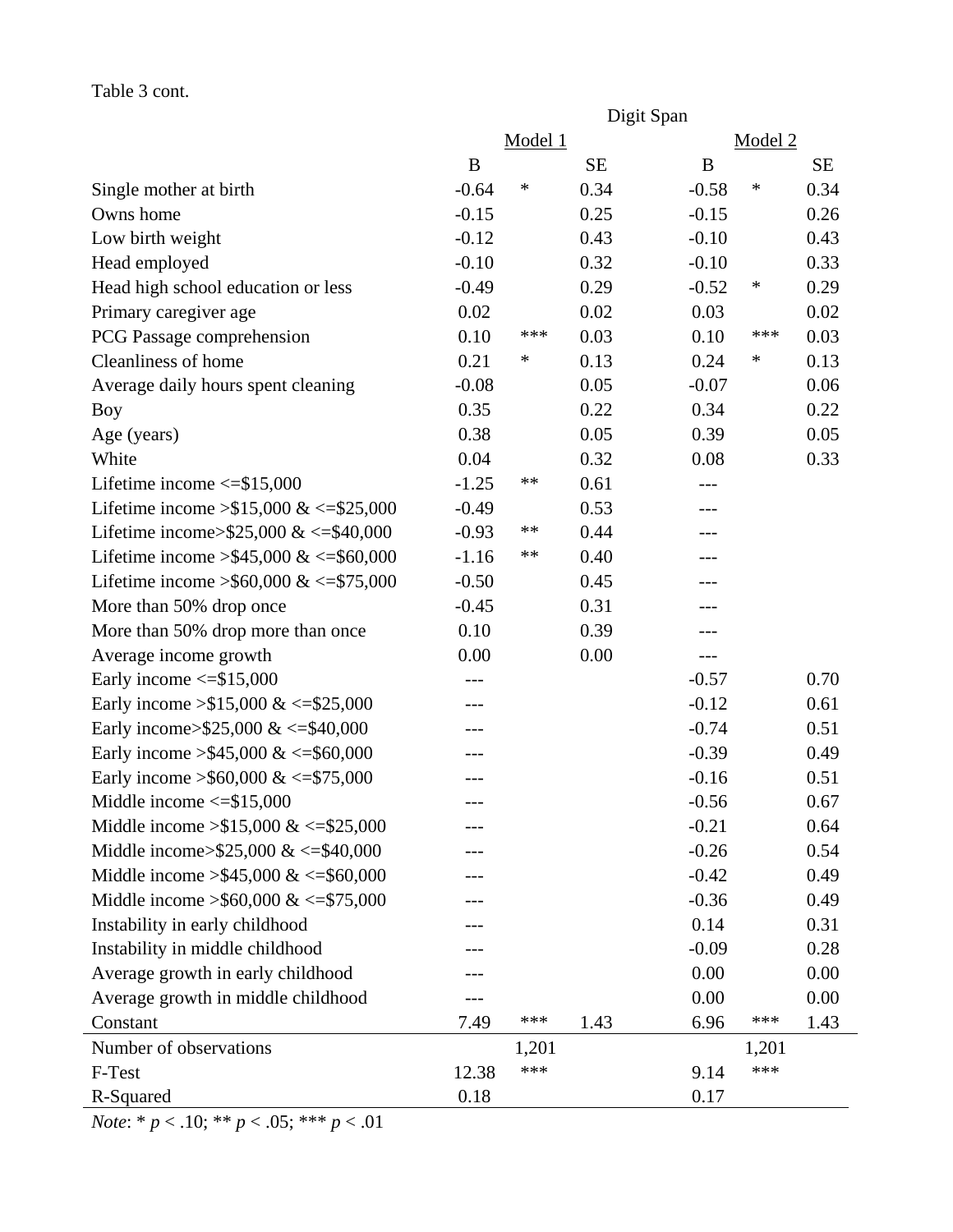## Table 4 *Regression Analyses: Child Health Outcomes*

|                                            | Child Health |         |           |         |         |           |  |
|--------------------------------------------|--------------|---------|-----------|---------|---------|-----------|--|
|                                            |              | Model 1 |           |         | Model 2 |           |  |
|                                            | B            |         | <b>SE</b> | B       |         | <b>SE</b> |  |
| Single mother at birth                     | $-0.02$      |         | 0.07      | $-0.02$ |         | 0.07      |  |
| Owns home                                  | 0.02         |         | 0.05      | 0.02    |         | 0.05      |  |
| Low birth weight                           | 0.22         | **      | 0.08      | 0.23    | **      | 0.08      |  |
| Head employed                              | 0.12         | $\ast$  | 0.07      | 0.13    | ∗       | 0.07      |  |
| Head high school education or less         | 0.13         | **      | 0.05      | 0.14    | **      | 0.05      |  |
| Primary caregiver age                      | 0.01         | $\ast$  | 0.00      | 0.01    | ∗       | 0.00      |  |
| PCG Passage comprehension                  | 0.00         |         | 0.01      | 0.00    |         | 0.01      |  |
| Cleanliness of home                        | $-0.06$      | **      | 0.03      | $-0.07$ | $***$   | 0.03      |  |
| Average daily hours spent cleaning         | 0.00         |         | 0.01      | 0.00    |         | 0.01      |  |
| <b>Boy</b>                                 | 0.06         |         | 0.04      | 0.06    |         | 0.04      |  |
| Age (years)                                | 0.00         |         | 0.01      | 0.00    |         | 0.01      |  |
| White                                      | $-0.08$      |         | 0.06      | $-0.08$ |         | 0.06      |  |
| Lifetime income $\le$ \$15,000             | 0.53         | ***     | 0.13      |         |         |           |  |
| Lifetime income $> $15,000 \<= $25,000$    | 0.34         | ***     | 0.10      |         |         |           |  |
| Lifetime income>\$25,000 & <= \$40,000     | 0.22         | **      | 0.08      | $---$   |         |           |  |
| Lifetime income > \$45,000 & <= \$60,000   | 0.13         | ∗       | 0.07      | ---     |         |           |  |
| Lifetime income > \$60,000 & <= \$75,000   | 0.02         |         | 0.07      |         |         |           |  |
| More than 50% drop once                    | 0.04         |         | 0.06      |         |         |           |  |
| More than 50% drop more than once          | 0.13         | ∗       | 0.08      |         |         |           |  |
| Average income growth                      | 0.00         |         | 0.00      | $---$   |         |           |  |
| Early income $\le$ \$15,000                |              |         |           | 0.31    | **      | 0.14      |  |
| Early income $>15,000 \<=15,000$           | ---          |         |           | 0.12    |         | 0.12      |  |
| Early income>\$25,000 & <=\$40,000         |              |         |           | 0.12    |         | 0.09      |  |
| Early income > \$45,000 & <= \$60,000      |              |         |           | 0.00    |         | 8.00      |  |
| Early income > \$60,000 & <= \$75,000      |              |         |           | $-0.02$ |         | 0.07      |  |
| Middle income $\le$ \$15,000               |              |         |           | 0.25    | *       | 0.14      |  |
| Middle income $> $15,000 \<= $25,000$      |              |         |           | 0.14    |         | 0.12      |  |
| Middle income> $$25,000 \<= $40,000$       |              |         |           | 0.14    |         | 0.09      |  |
| Middle income $> $45,000 \<= $60,000$      |              |         |           | 0.07    |         | 0.08      |  |
| Middle income $\geq$ \$60,000 & <=\$75,000 |              |         |           | 0.13    | ∗       | 0.08      |  |
| Instability in early childhood             |              |         |           | 0.08    |         | 0.07      |  |
| Instability in middle childhood            |              |         |           | 0.01    |         | 0.06      |  |
| Average growth in early childhood          |              |         |           | 0.00    |         | 0.00      |  |
| Average growth in middle childhood         |              |         |           | 0.00    |         | 0.00      |  |
| Constant                                   | 1.36         | ***     | 0.29      | 1.39    | ***     | 0.29      |  |
| Number of observations                     |              | 1,305   |           |         | 1,305   |           |  |
| F-Test                                     | 6.38         | ***     |           | 5.13    | ***     |           |  |
| R-Squared                                  | 0.11         |         |           | 0.11    |         |           |  |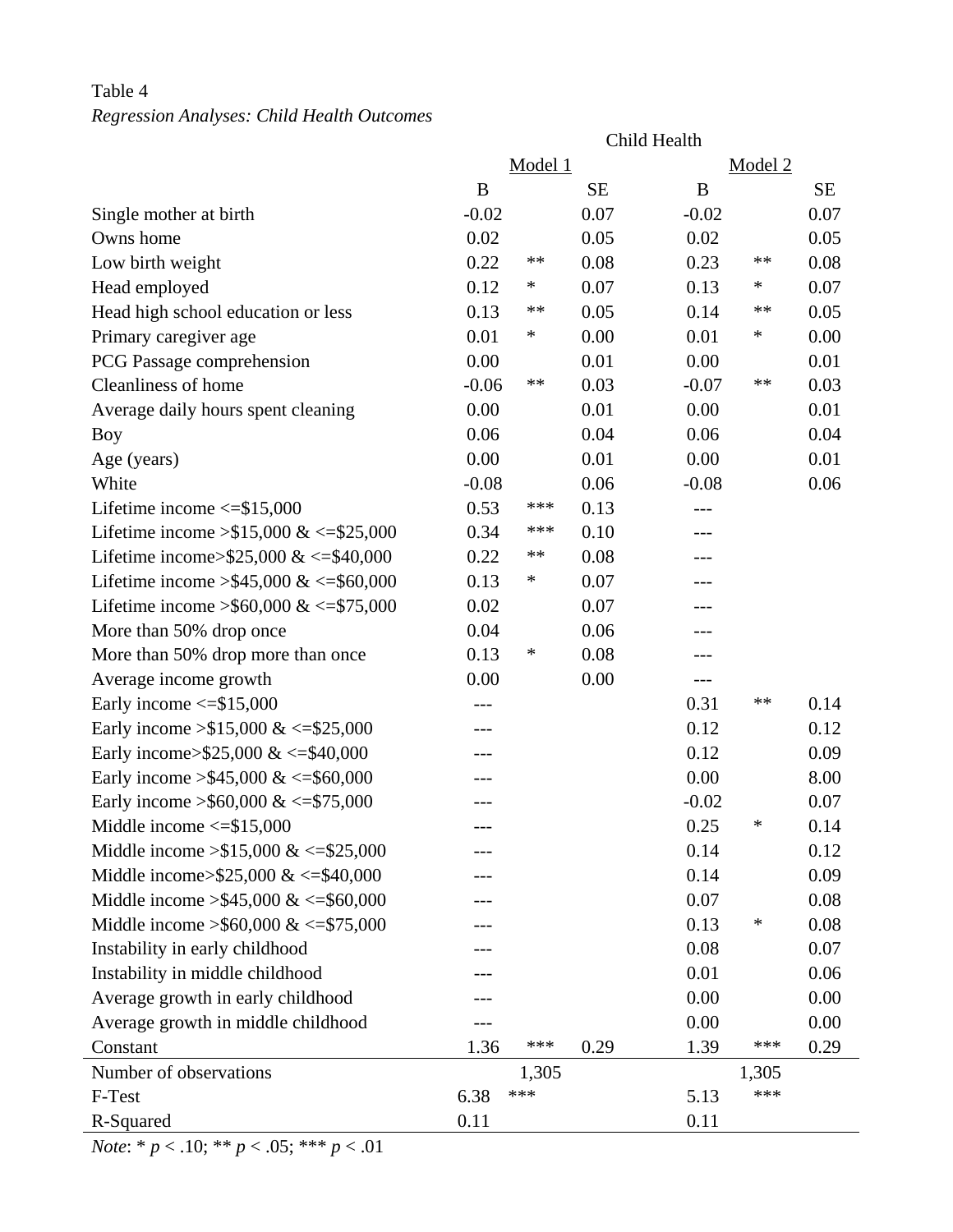### Table 4 cont.

|                                            | Poor Child Health |         |           |         |         |           |  |
|--------------------------------------------|-------------------|---------|-----------|---------|---------|-----------|--|
|                                            |                   | Model 1 |           |         | Model 2 |           |  |
|                                            | B                 |         | <b>SE</b> | B       |         | <b>SE</b> |  |
| Single mother at birth                     | $-0.02$           |         | 0.03      | $-0.01$ |         | 0.30      |  |
| Owns home                                  | 0.02              |         | 0.02      | 0.02    |         | 0.02      |  |
| Low birth weight                           | 0.12              | **      | 0.04      | 0.13    | **      | 0.04      |  |
| Head employed                              | 0.05              |         | 0.03      | 0.05    |         | 0.03      |  |
| Head high school education or less         | 0.07              | **      | 0.02      | 0.08    | **      | 0.02      |  |
| Primary caregiver age                      | 0.00              |         | 0.00      | 0.00    |         | 0.00      |  |
| PCG Passage comprehension                  | 0.00              |         | 0.00      | 0.00    |         | 0.00      |  |
| Cleanliness of home                        | $-0.03$           | **      | 0.01      | $-0.04$ | **      | 0.01      |  |
| Average daily hours spent cleaning         | 0.00              |         | 0.00      | 0.00    |         | 0.00      |  |
| <b>Boy</b>                                 | 0.01              |         | 0.02      | 0.01    |         | 0.02      |  |
| Age (years)                                | 0.00              |         | 0.00      | 0.00    |         | 0.00      |  |
| White                                      | $-0.01$           |         | 0.03      | $-0.01$ |         | 0.03      |  |
| Lifetime income $\le$ \$15,000             | 0.17              | **      | 0.06      | ---     |         |           |  |
| Lifetime income $> $15,000 \<= $25,000$    | 0.08              |         | 0.05      | ---     |         |           |  |
| Lifetime income>\$25,000 & <= \$40,000     | 0.06              |         | 0.04      | ---     |         |           |  |
| Lifetime income > \$45,000 & <= \$60,000   | 0.00              |         | 0.03      | ---     |         |           |  |
| Lifetime income > \$60,000 & <= \$75,000   | 0.00              |         | 0.03      | ---     |         |           |  |
| More than 50% drop once                    | 0.00              |         | 0.03      | ---     |         |           |  |
| More than 50% drop more than once          | 0.04              |         | 0.04      |         |         |           |  |
| Average income growth                      | 0.00              |         | 0.00      | ---     |         |           |  |
| Early income $\le$ \$15,000                |                   |         |           | 0.10    | ∗       | 0.06      |  |
| Early income $> $15,000 \<= $25,000$       | ---               |         |           | 0.05    |         | 0.05      |  |
| Early income>\$25,000 & <=\$40,000         |                   |         |           | 0.01    |         | 0.04      |  |
| Early income > \$45,000 & <= \$60,000      |                   |         |           | $-0.04$ |         | 0.03      |  |
| Early income > \$60,000 & <= \$75,000      | ---               |         |           | $-0.03$ |         | 0.03      |  |
| Middle income $\le$ \$15,000               |                   |         |           | 0.04    |         | 0.06      |  |
| Middle income $> $15,000 \<= $25,000$      |                   |         |           | 0.00    |         | 0.05      |  |
| Middle income> $$25,000 \<= $40,000$       |                   |         |           | 0.05    |         | 0.04      |  |
| Middle income $> $45,000 \<= $60,000$      |                   |         |           | 0.01    |         | 0.03      |  |
| Middle income $\geq$ \$60,000 & <=\$75,000 |                   |         |           | 0.06    | $\ast$  | 0.03      |  |
| Instability in early childhood             |                   |         |           | 0.05    |         | 0.03      |  |
| Instability in middle childhood            |                   |         |           | $-0.02$ |         | 0.03      |  |
| Average growth in early childhood          |                   |         |           | 0.00    |         | 0.00      |  |
| Average growth in middle childhood         |                   |         |           | 0.00    |         | 0.00      |  |
| Constant                                   | 0.14              |         | 0.13      | 0.16    |         | 0.13      |  |
| Number of observations                     |                   | 1,305   |           |         | 1,305   |           |  |
| F-Test                                     | 4.22              | ***     |           | 3.78    | ***     |           |  |
| R-Squared                                  | 0.08              |         |           | 0.09    |         |           |  |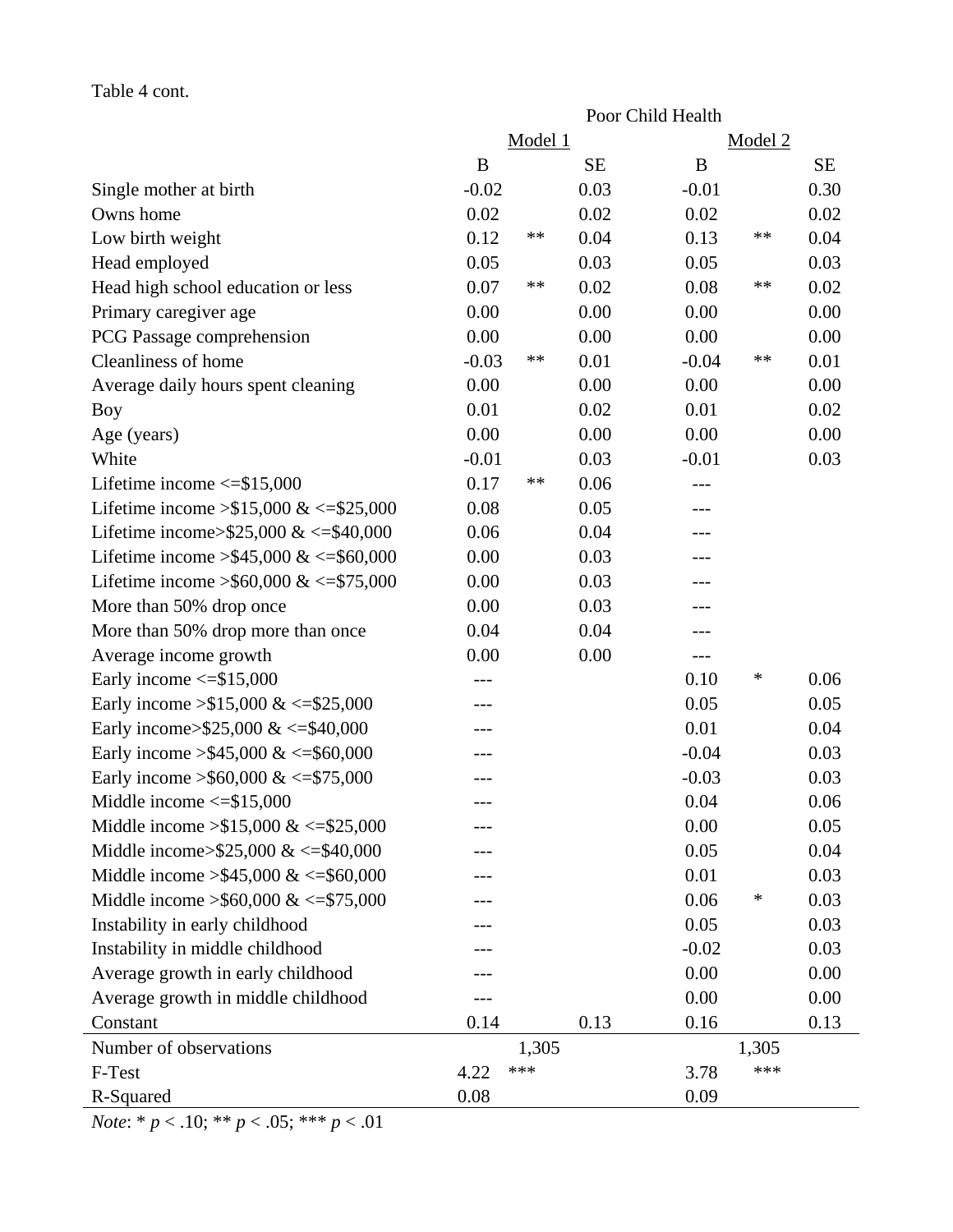# Appendix

*Lowest income groups* 

|                                    |               |               | Letter- | Passage | Applied | Digit |        | Poor   |
|------------------------------------|---------------|---------------|---------|---------|---------|-------|--------|--------|
|                                    | Externalizing | Internalizing | Word    | Comp    | Prob    | Span  | Health | health |
| Model 1                            |               |               |         |         |         |       |        |        |
| More than 50% drop once            |               |               |         |         |         |       |        |        |
| More than 50% drop more than once  |               | 1.49          | $-4.90$ | $-4.07$ |         |       | 0.26   | 0.11   |
| Average income growth              |               |               |         |         |         |       |        |        |
| Model 2                            |               |               |         |         |         |       |        |        |
| Instability in early childhood     |               | 1.11          | $-4.24$ | $-2.95$ |         |       |        |        |
| Instability in middle childhood    |               |               |         |         |         |       |        |        |
| Average growth in early childhood  |               |               |         |         |         |       |        |        |
| Average growth in middle childhood |               |               |         | $-0.03$ | $-0.05$ |       |        |        |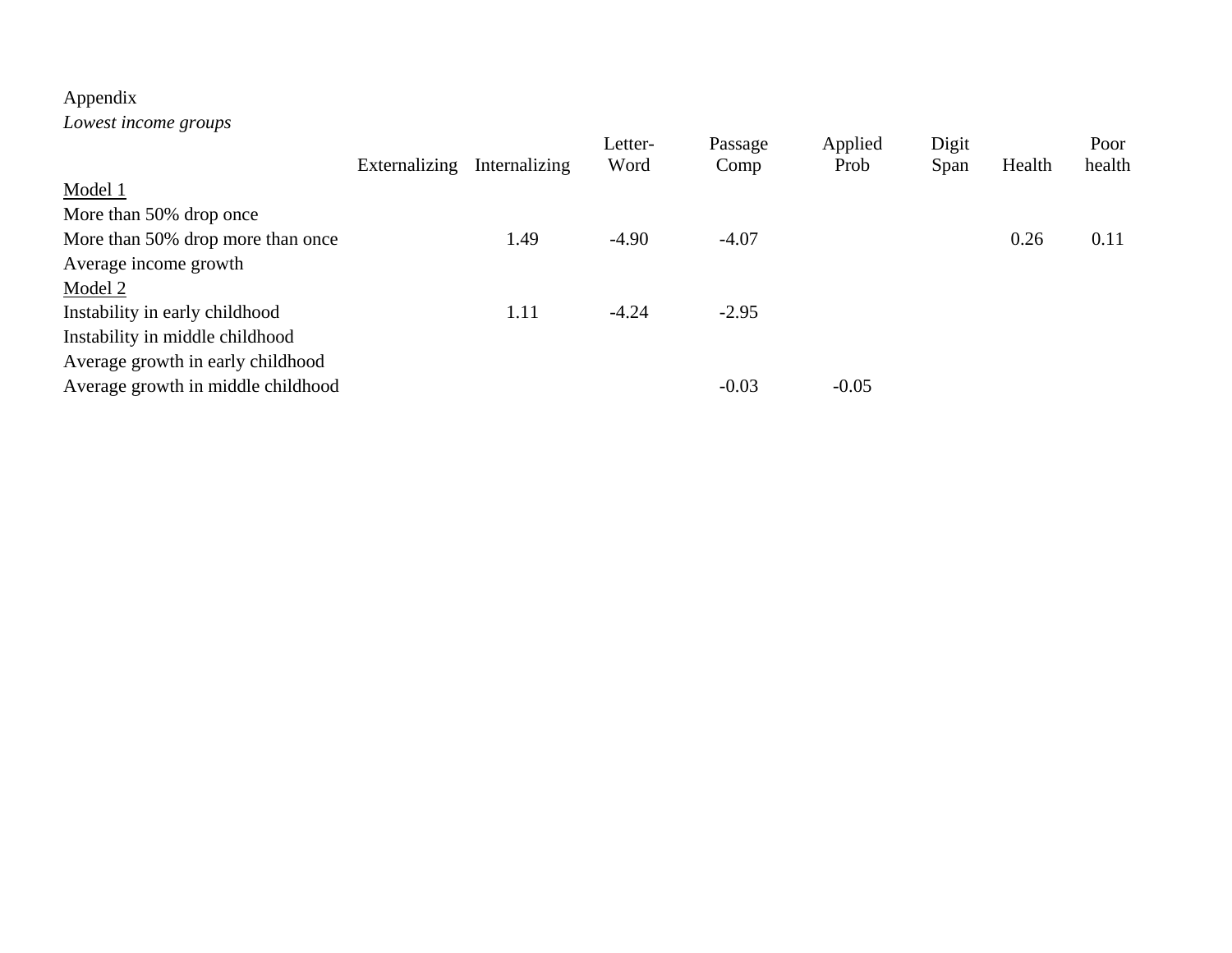# Appendix cont.

*Middle income groups* 

|                                    |               |               | Letter- | Passage | Applied | Digit |        | Poor   |
|------------------------------------|---------------|---------------|---------|---------|---------|-------|--------|--------|
|                                    | Externalizing | Internalizing | Word    | Comp    | Prob    | Span  | Health | health |
| Model 1                            |               |               |         |         |         |       |        |        |
| More than 50% drop once            |               |               |         |         |         |       |        |        |
| More than 50% drop more than once  |               |               |         |         |         |       |        |        |
| Average income growth              |               |               |         |         |         |       |        |        |
| Model 2                            |               |               |         |         |         |       |        |        |
| Instability in early childhood     |               |               |         |         |         |       |        |        |
| Instability in middle childhood    |               |               |         | $-2.95$ |         |       |        |        |
| Average growth in early childhood  |               |               |         |         |         |       |        |        |
| Average growth in middle childhood |               |               | 0.05    |         |         |       |        |        |